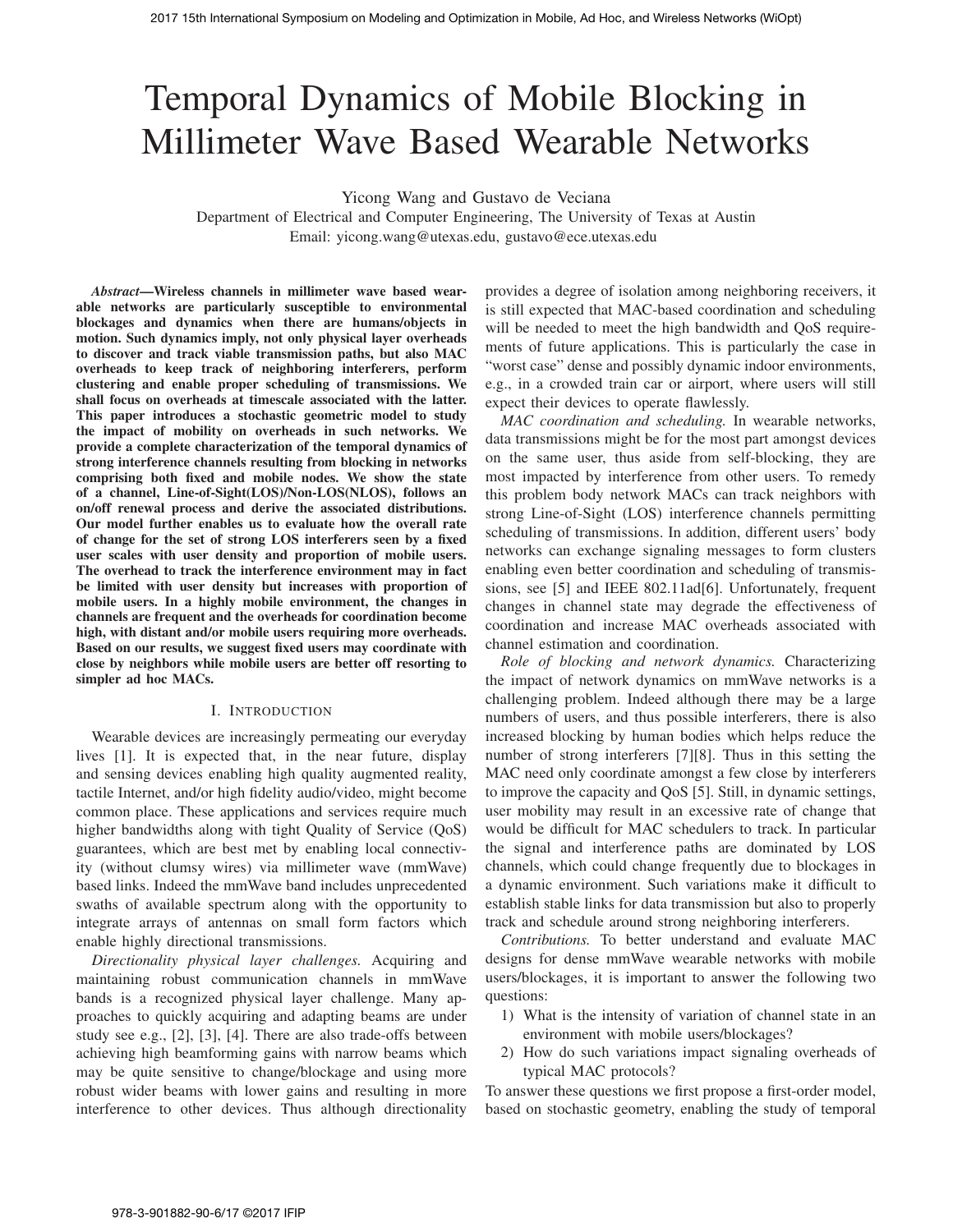channel variations, i.e., changing state between LOS and non-LOS (NLOS), in a mobile environment. We prove that the temporal variation follows an on/off renewal process. The duration of an on (LOS) period, is shown to be exponentially distributed whose mean is inversely proportional to the mobile user/blockage density, speed, and link length. We also show that the duration of off states (NLOS) can be approximated by an exponential distribution in dense and mobile scenarios. We then characterize the rate of change in channel states (LOS/NLOS) as seen by a typical fixed user to evaluate the cost associated with tracking and coordinating such changes. If the proportion of mobile users is fixed, the rate of change first increases with user density then saturates and decreases due to blockages. If user density is fixed, the rate of change increases monotonically with the proportion of mobile users. The channels to mobile users experience more changes than the channels to fixed users. The results indicate that the overheads for tracking the interference environment might be scalable with user density but increase with user mobility. We further evaluate how such temporal variation influences the overheads in simple MAC clustering protocols akin to those in current standards [6]. We show that mobility would increase the time to form clusters, degrade the quality of signaling channels and cause more re-clustering. Our analysis results quantitatively support the conclusion that in a highly dynamic environment, if a node is to coordinate at all, it should focus on doing so with fixed users which are close by.

*Related work.* Channels in the mmWave bands are highly sensitive to user movements, including small local movements like the rotation of a torso or swinging and large scale movements, e.g., people walking around. Existing works on user mobility [9][10][11] study the influence of human activity on the radio channel between a fixed transmitter and receiver. For example, the authors of [9][10] present measurements of the impact of human mobility on channel variation. The authors of [10] further evaluate the probability that a channel is blocked by users and proposes a two-state Markov model for the state of the channel based on experiments. The authors of [11] use simulation to study radio propagation characteristics in the presence of static and moving obstacles and show that directional LOS mmWave links experience relatively high outage. These works provide valuable measurements and insights on the influence of blockages resulting from human mobility, but do not provide models towards understanding the impact of user mobility in dense environments, or towards understanding the impact of density on the conclusions.

The authors of [12] propose and evaluate link scheduling algorithms for mmWave ad hoc networks but the characteristics of their channel blockage model are arbitrarily set without accounting for actual blockage mobility models. The implications of MAC design for dense mmWave wearable networks are studied in [5] but large scale user mobility is not considered.

By contrast with previous works, this paper provides a new set of tools to help understand the impact of mobility on mmWave based networks, with a goal of understanding scalability, the associated overheads, and how robust MAC designs might be across a range of operational scenarios.

*Organization.* In Section II we present our system model and background results used to analyze mmWave wearable networks and user mobility. We study the temporal variation of the blocking state of a fixed channel in Section III and evaluate the rate of changes in channels to neighboring interferers in Section IV. We further explore the impact of mobility on MAC in Section V. We present the numerical results in Section VI and conclude the paper with Section VII.

## II. BACKGROUND RESULTS AND SYSTEM MODEL

In this section we introduce our system model for a mmWave network with mobile users along with some fundamental background results that are critical to have a clear understanding of our work.

## *A. Background Notation and Key Results*

We introduce some notations for set operations, see [13]. For  $x \in \mathbb{R}^2$ ,  $A, B \subset \mathbb{R}^2$ ,

$$
A \oplus B = \{x + y : x \in A, y \in B\},\tag{1}
$$

$$
x + B = \{x + y : y \in B\},\tag{2}
$$

$$
\check{B} = \{x : -x \in B\}.
$$
\n(3)

Here ⊕ denotes the Minkowski sum of sets.

The following results will be used repeatedly in the sequel and are fairly well known in the literature:

- Displacement Theorem in  $\mathbb{R}^2$  [14]
- Boolean Model in  $\mathbb{R}^2$  [15]
- Generalized Steiner Formula in  $\mathbb{R}^2$  [15]

The above results provide the following key insights in the context of modeling mobile blockages. Displacement theorem indicates that starting with a Homogeneous Poisson Point Process (HPPP) of blockages locations, randomly displacing blockages gives another HPPP. If a set of blockages can be modeled as a Poisson Boolean Process in Boolean model, the number of such blockages intersecting a set follows a Poisson distribution. Generalized Steiner formula helps calculate the expected area of the Minkowski sum of random sets.

## *B. System Model*

In a wearable network, each user is equipped with multiple wearable devices. The devices on each user are assumed to form a Personal Basic Service Set (PBSS), coordinated by the PBSS Control Point (PCP), e.g., the user's smart phone. Data transmissions only happen between the PCP and non-PCP devices of the same PBSS. We shall assume each user is equipped with a device, e.g., a smart phone, which serves as coordinator for the user's wearable devices. The coordinating device will be assumed to be located in front of the user's body. We shall use the channels amongst the centers of users to approximate the channels amongst devices associated with different users.

We shall consider networks composed of two types of users, fixed and mobile users. Due to the low transmit power and high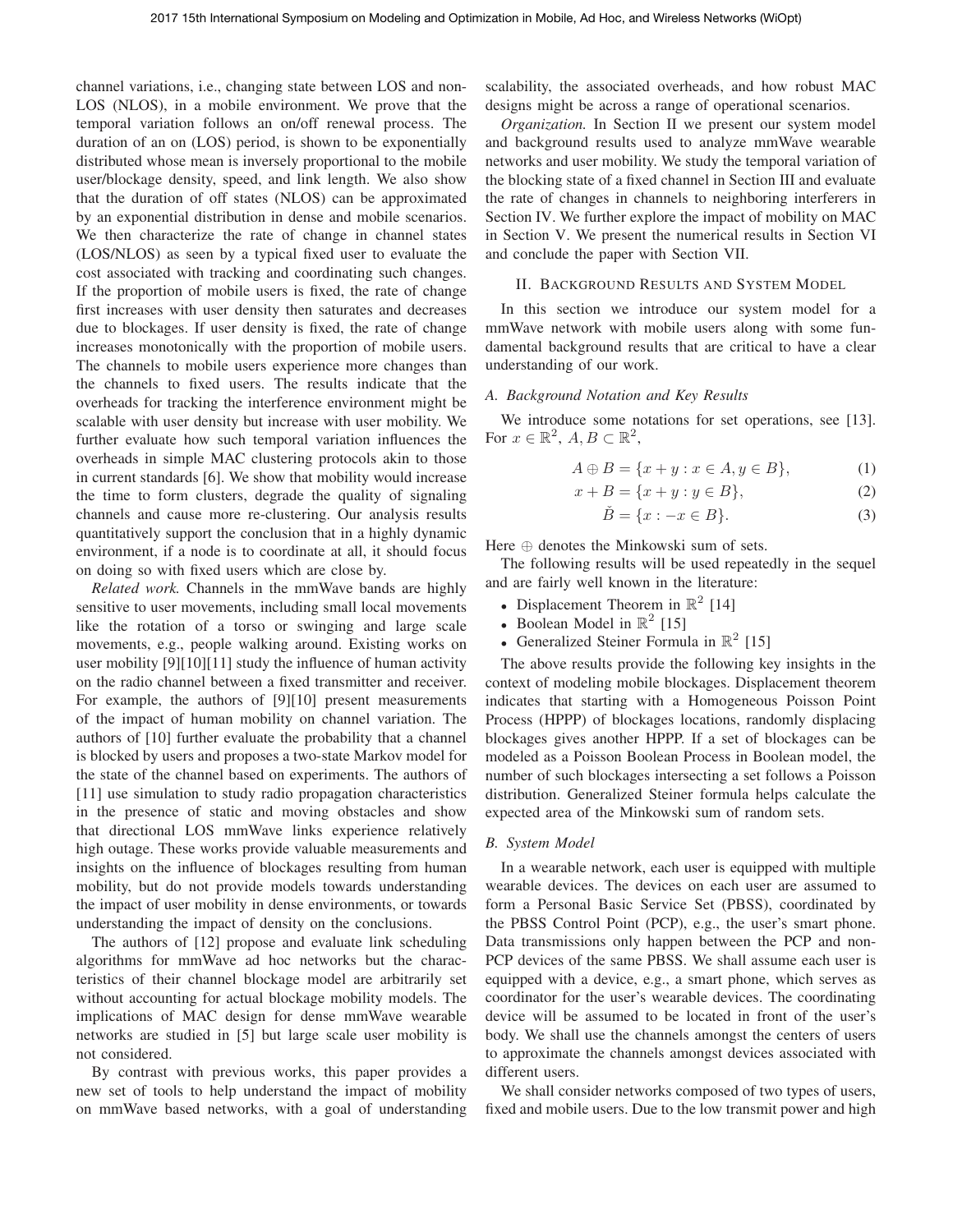attenuation in the mmWave band, the maximum range of a potential interferer is limited in wearable networks, e.g., 10m. Consider a channel within this limited range, the movements of users/blockages can be approximated as constant velocity movements, i.e., the velocity and the direction of the blockages at that scale may be assumed to be fixed. We refer to this mobility model as the Constant Velocity Model  $(CVM)^1$ .

*Channel model.* We shall focus on LOS channels in this work. We also consider human bodies as the main source of blockages. Human body introduces more than 20dB path loss [16] thus we assume an LOS channel is unavailable if a human is in the way. In fact the blockage model in our analysis may also represent blockages other than human bodies. In the mmWave band, the path loss of NLOS channels are typically dominated by a few major reflected paths. The blockage of reflected channels over the floor and ceiling are typically also coupled with the blockage state of the LOS channel. For other reflected paths, e.g., reflection over the wall, we may assume they are independent of the LOS channel and can approximate their temporal variation using the model for LOS channels. However such NLOS channels are much weaker than the LOS channel due to longer path and reflection loss and are more likely to be blocked. In this initial work, we do not consider the diffraction of signals and NLOS channels. Self blockage is independent of other blockages thus in the sequel, we focus on the channels that are not self blocked by default. The impact of channel variation caused by self blockage and users' small local movements is studied in [5].

*Location and shape of user cross section.* We suppose the blockages are cylindrical and focus on the blockage on LOS channels. For simplicity we consider 2D model in our analysis. Suppose users are randomly located on  $\mathbb{R}^2$  where the centers of fixed users are  $\Phi^f = \{X_i^f\} \sim HPPP(\lambda^f)$  and centers of mobile users at time 0 are  $\Phi^m = \{X_i^m\} \sim HPPP(\lambda^m)$ . We further assume  $\Phi^m$  is independent of  $\Phi^f$  and mobile users' movements are independent, e.g., users can overlap with each other.

Denote by  $A_i^f(A_i^m)$  a random closed convex set modeling the shape of fixed (mobile) user i's cross section.  $A_i^f(A_i^m)$  is centered at 0 and we denote by  $\Theta_i^f$  ( $\Theta_i^m$ ) the random direction user *i* is facing.  $A_i^f, A_i^m$  are independent and identically distributed (IID) as are  $\Theta_i^f$ ,  $\Theta_i^m$ , which are assumed to be uniformly distributed in  $[0, 2\pi]$ .

*Mobility model.* We let the random variable  $S_i^m$  model the speed of mobile user i, be IID, and such that  $S_i^m \in$  $[s_{\min},s_{\max}]$  where  $0 < s_{\min} \leq s_{\max} < \infty$  . Mobile user  $i$ is assumed to move in its facing direction  $\Theta_i^m$ . Denote by  $W_i^m \in \mathbb{R}$  the width of mobile user i as viewed from the facing direction  $\Theta_i^m$ , and  $V_i^m \in \mathbb{R}^2$  its velocity vector, i.e.,

$$
V_i^m = (S_i^m \cos \Theta_i^m, S_i^m \sin \Theta_i^m). \tag{4}
$$

See Fig. 1a for an illustration of user body model. We shall further let  $X_i^m(t)$  denote the location of the center of mobile user i at time t,  $t \geq 0$ , thus

$$
X_i^m(t) = X_i^m + t \cdot V_i^m. \tag{5}
$$

The mobility model here corresponds to scenarios where users' movements are independent and random, e.g., crowded airport/shopping mall. Our model and analysis can also be extended to other mobility models, e.g., blockages move in the same direction.

The locations, cross sections, facing directions and velocities, of fixed and mobile users at time 0 can be represented by two independent Independently Marked Poisson Point Processes (IMPPP) [15],  $\tilde{\Phi}^f$  and  $\tilde{\Phi}^m$ , given by

$$
\tilde{\Phi}^{f} = \{ (X_i^f, A_i^f, \Theta_i^f) \}, \n\tilde{\Phi}^{m} = \{ (X_i^m, A_i^m, \Theta_i^m, S_i^m) \}.
$$

Denote by  $\Phi^m(t)$  the point process representing the locations of mobile users at time t,  $\tilde{\Phi}^m(t)$  the marked point process for mobile users at  $t$ . It follows immediately from the Displacement theorem [14] that  $\Phi^{m}(t)$  is also an HPPP with intensity  $\lambda^m$  and we have the following proposition.

**Proposition 1.** *If users make constant velocity movements,*  $\tilde{\Phi}^m$ *is an IMPPP with intensity*  $\lambda^m$  *and*  $\Theta_i^m$  *and*  $S_i^m$  *are IID, then at any time*  $t \tilde{\Phi}^m(t)$  *is an IMPPP with the same distribution.* 



Fig. 1. (a) Model for mobile user i.  $A_i^m$  is centered at 0 and the actual cross section of mobile user i is  $X_i^m + A_i^m$ .  $V_i^m = (S_i^m \cos \Theta_i^m, S_i^m \sin \Theta_i^m)$ . (b) Trace of mobile user i in  $[t, \tau]$ ,  $\dot{B}_i^m[t, \tau]$ .

*Blockage model.* We shall for simplicity assume a channel is blocked if a blockage intersects the LOS channel between two devices. Let  $x \in \mathbb{R}^2$  and  $l_{0,x} \subset \mathbb{R}^2$  be the line segment between  $0$  and  $x$ , representing the LOS channel between the two points. We shall let  $B_i^f$  and  $B_i^m$  denote the region that fixed/mobile user  $i$  occupies at time 0, i.e.,

$$
B_i^f = X_i^f + A_i^f \text{ and } B_i^m = X_i^m + A_i^m. \tag{6}
$$

We further let  $B_i^m(t)$  denote the region mobile user *i* occupies at time  $t$ , where

$$
B_i^m(t) = B_i^m + t \cdot V_i^m = X_i^m(t) + A_i^m.
$$
 (7)

We say the channel between 0 and  $x$  is blocked at time  $t$ by mobile user *i* if  $B_i^m(t) \cap l_{0,x} \neq \emptyset$  and for fixed user *i* if  $B_i^f \cap l_{0,x} \neq \emptyset.$ 

*Blockage traces.* An important metric to capture interference temporal variation is the rate at which new blockages are seen by a channel. To compute these rates we shall determine if a mobile blockage  $i$  has blocked the channel in a given interval [ $t, \tau$ ],  $t \leq \tau$ , by defining the *blockage trace* in that time interval, denoted by  $B_i^m[t, \tau]$  given by

$$
B_i^m[t, \tau] = \bigcup_{t \le z \le \tau} B_i^m(z) = \bigcup_{t \le z \le \tau} \left( A_i^m + X_i^m(z) \right)
$$
  
=  $A_i^m \oplus l_{X_i^m(t), X_i^m(\tau)} = X_i^m(t) + \left( A_i^m \oplus l_{0, (\tau - t) V_i^m} \right),$  (8)

<sup>&</sup>lt;sup>1</sup>Our analysis and results hold if the direction of movement is fixed while the speed changes.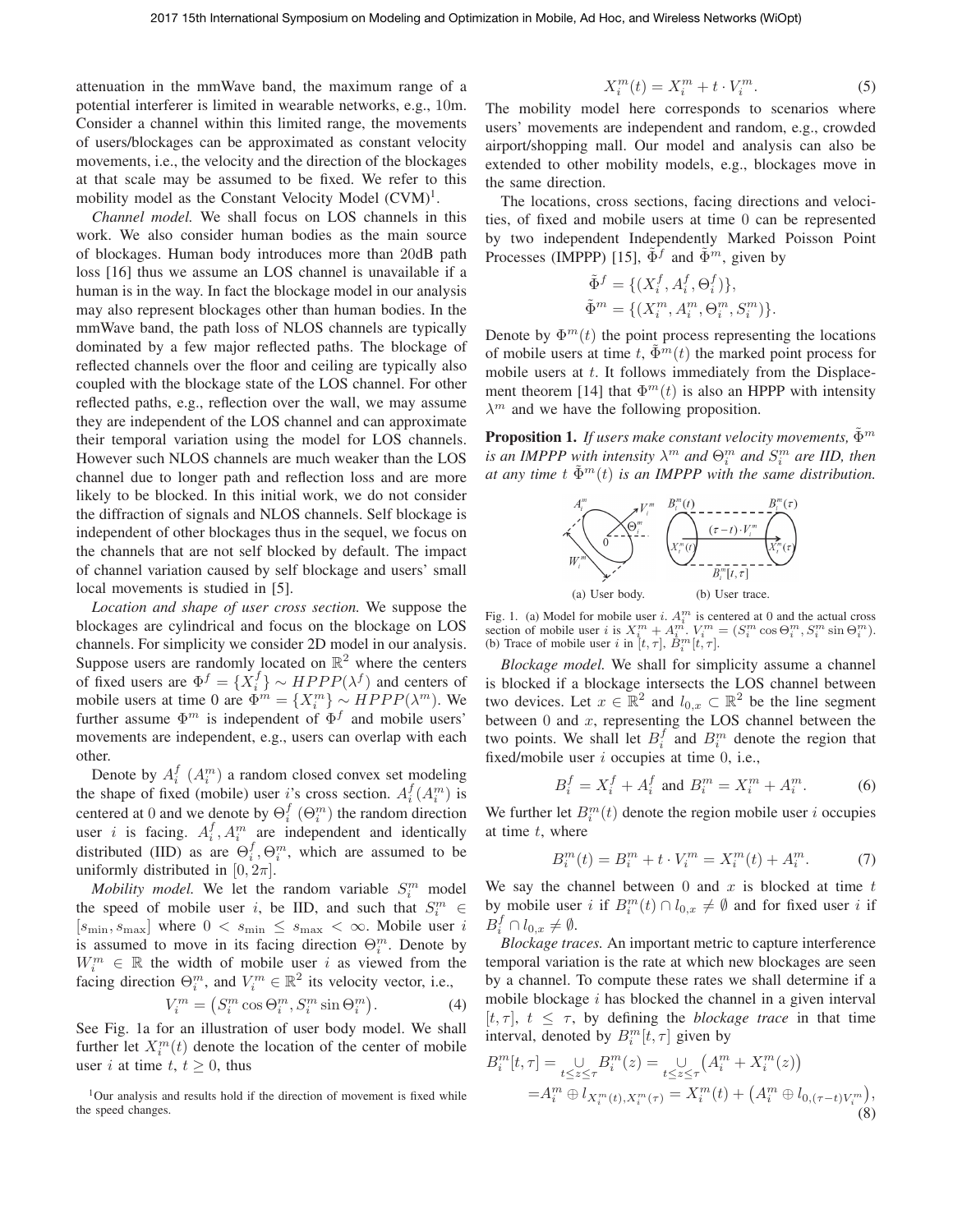

Fig. 2. Illustration of fixed blockages  $B<sup>f</sup>$ , mobile blockages at time t,  $B<sup>m</sup>(t)$ , and traces of mobile blockages in  $[t, \tau]$ ,  $B^m[t, \tau]$ .  $B^f$ ,  $B^m(t)$  and  $B^m[t, \tau]$ are Poisson Boolean Processes.

see Fig. 1b. Clearly mobile user i has blocked channel  $l_{0,x}$  in [ $t, \tau$ ] if  $B_i^m[t, \tau] \cap l_{0,x} \neq \emptyset$ .

To estimate the number of blockages in  $[t, \tau]$  using the generalized Steiner formula, we need the area and perimeter of  $B_i^m[t, \tau]$ .  $A_i^m(t)$  is convex and  $l_{X_i^m(t), X_i^m(\tau)}$  is a line segment, thus  $\nu_2(B_i^m[t,\tau])$  and  $\nu_1(B_i^m[t,\tau])$  are as follows,

$$
\nu_2(B_i^m[t,\tau]) = \nu_2(A_i^m) + (\tau - t)S_i^m W_i^m, \tag{9}
$$

$$
\nu_1(\partial B_i^m[t,\tau]) = \nu_1(\partial A_i^m) + 2(\tau - t)S_i^m.
$$
 (10)

 $B_i^m[t, \tau]$  can be viewed as stretching  $B_i^m(t)$  by  $(\tau - t)V_i^m$ , the increase in area is  $(\tau - t)S_i^m W_i^m$  and the increase in perimeter is  $2(\tau - t)S_i^m$ .

*Boolean model.* Denote by  $B^f$  the region covered by all fixed users,  $B<sup>m</sup>(t)$  the region covered by mobile users at time t,  $B<sup>m</sup>[t, \tau]$  the cumulative region covered by mobile users in the time interval  $[t, \tau]$ , i.e.,

$$
Bf = \bigcup_{i=1}^{\infty} B_i^f = \bigcup_{i=1}^{\infty} \left( X_i^f + A_i^f \right), \tag{11}
$$

$$
B^{m}(t) = \bigcup_{i=1}^{\infty} B_{i}^{m}(t) = \bigcup_{i=1}^{\infty} \left( X_{i}^{m}(t) + A_{i}^{m} \right), \tag{12}
$$

$$
B^{m}[t,\tau] = \bigcup_{i=1}^{\infty} B_{i}^{m}[t,\tau] = \bigcup_{i=1}^{\infty} \left( X_{i}^{m}(t) + (A_{i}^{m} \oplus l_{0,(\tau-t)\cdot V_{i}^{m}}) \right). \tag{13}
$$

 $\Phi^f, \Phi^m(t)$  are HPPPs,  $A_i^f, A_i^m, A_i^m \oplus l_{0,(\tau-t)\cdot V_i^m}$  are IID random sets, thus  $B^f$ ,  $B^m(t)$  and  $B^m[t, \tau]$  correspond to Poisson Boolean Process model [15], see Fig. 2.

*Number of blockages.* For a closed convex set  $K \subset \mathbb{R}^2$ , we denote by  $N_K^f$  the number of fixed users whose cross-sections intersect  $K$ ,  $N_K^m(t)$  the number of mobile users intersecting K at time t,  $N_K^m[t, \tau]$  the cumulative number of mobile users that have intersected K in  $[t, \tau]$ , i.e.,

$$
N_K^f = \sum_{i=1}^{\infty} \mathbb{1}(B_i^f \cap K \neq \emptyset),\tag{14}
$$

$$
N_K^m(t) = \sum_{i=1}^{\infty} \mathbb{1}(B_i^m(t) \cap K \neq \emptyset),\tag{15}
$$

$$
N_K^m[t, \tau] = \sum_{i=1}^{\infty} \mathbb{1}(B_i^m[t, \tau] \cap K \neq \emptyset)
$$
 (16)

Since  $B^f$ ,  $B^m(t)$  and  $B_m[t, \tau]$  correspond to Poisson Boolean Processes, it follows by the Boolean model that  $N_K^f$ ,  $N_K^m(t)$ and  $N_K^m[t, \tau]$  have Poisson distributions. Denote by A,  $\hat{\Theta}$ , S and  $W$ , random variables having the same distributions as  $A_i^f$  $(A_i^m)$ ,  $\Theta_i^f$  ( $\Theta_i^m$ ),  $S_i^m$  and  $W_i^m$  respectively.  $\Theta$  is uniform in  $[0, 2\pi]$  thus A is isotropic and  $E[\nu_2(K \oplus \AA)]$  can be computed

using the generalized Steiner formula. The expected number of blockages are given as follows,

$$
E[N_K^f] = \lambda^f \left(\nu_2(K) + E\left[\nu_2(A)\right] + \frac{E\left[\nu_1(\partial A)\right] \cdot \nu_1(\partial K)}{2\pi}\right),
$$
\n
$$
E[N_K^m(t)] = \lambda^m \left(\nu_2(K) + E\left[\nu_2(A)\right] + \frac{E\left[\nu_1(\partial A)\right] \cdot \nu_1(\partial K)}{2\pi}\right)
$$
\n(18)

,

$$
\mathcal{E}\left[N_K^m[t,\tau]\right] = \lambda^m \left(\nu_2(K) + \mathcal{E}\left[\nu_2(A)\right] + (\tau - t)\mathcal{E}[S]\mathcal{E}[W]\right) + \frac{\left(\mathcal{E}[\nu_1(\partial A)] + 2(\tau - t)\mathcal{E}[S]\right) \cdot \nu_1(\partial K)}{2\pi}\right),\tag{19}
$$

where we use the fact that for a convex set  $A, \nu_2(\tilde{A}) = \nu_2(A)$ ,  $\nu_1(\partial(\check{A})) = \nu_1(\partial A).$ 

*Strong interfering neighbor.* User located at  $x$  is a strong channel to user at 0 if  $l_{0,x}$  is unobstructed, i.e., an LOS channel, and  $|x| \leq r_{\text{max}}$ , where  $r_{\text{max}}$  is the maximum length of a strong channel. If  $|x| > r_{\text{max}}$ , we assume the channel is weak and user at 0 can ignore such a neighbor.

## III. TIME-VARYING BLOCKING FOR A FIXED CHANNEL

Let us now consider the blocking state of fixed channels. Without loss of generality we consider the LOS channel between 0 and x,  $l_{0,x}$ , and denote by |x| the length of  $l_{0,x}$ . The channel can be blocked by fixed and mobile blockages. We study the probability that the channel is blocked, then characterize the temporal variation in the blocking.

# *A. Probability of Having LOS Link*

Denote by  $P_{l_{0,x}}^{\text{LOS},f}$  the probability  $l_{0,x}$  is not blocked by fixed blockages,  $P_{l_{0,x}}^{\text{LOS},m}(t)$  the probability  $l_{0,x}$  is not blocked by mobile blockages at t,  $P_{l_{0,x}}^{\text{LOS}}(t)$  the probability  $l_{0,x}$  is LOS at time t. For line segment  $l_{0,x}^{0,x}$ ,  $\nu_2(l_{0,x})=0$ ,  $\nu_1(l_{0,x})=2|x|$ , and the expected numbers of blockages for  $l_{0,x}$  are given by,

$$
E[N_{l_{0,x}}^f] = \lambda^f \left( E[\nu_2(A)] + \frac{E[\nu_1(\partial A)] \cdot |x|}{\pi} \right), \quad (20)
$$

$$
E[N_{l_{0,x}}^m(t)] = \lambda^m \left( E[\nu_2(A)] + \frac{E[\nu_1(\partial A)] \cdot |x|}{\pi} \right).
$$
 (21)

The probability of having LOS link is then given as follows,

$$
\mathbf{P}_{l_{0,x}}^{\text{LOS},f} = \mathbf{P}(N_{l_{0,x}}^f = 0) = e^{-\mathbf{E}[\tilde{N}_{l_{0,x}}^f]},\tag{22}
$$

$$
P_{l_{0,x}}^{LOS,m}(t) = P(N_{l_{0,x}}^m(t) = 0) = e^{-E[N_{l_{0,x}}^m(t)]},
$$
\n(23)

$$
P_{l_{0,x}}^{LOS}(t) = P_{l_{0,x}}^{LOS,f} \cdot P_{l_{0,x}}^{LOS,m}(t) = e^{-E[N_{l_{0,x}}^f] - E[N_{l_{0,x}}^m(t)]}.
$$
\n(24)

#### *B. Temporal Variation of Fixed Channels*

Next we consider the temporal variation of blocking caused by mobile users. Let us assume  $l_{0,x}$  is not blocked by fixed users. Under our model, a mobile blockage moves in a fixed direction, thus each blockage blocks the channel at most once. A mobile user may start to block the channel, if so it blocks the channel for some time then stops blocking. We say a blockage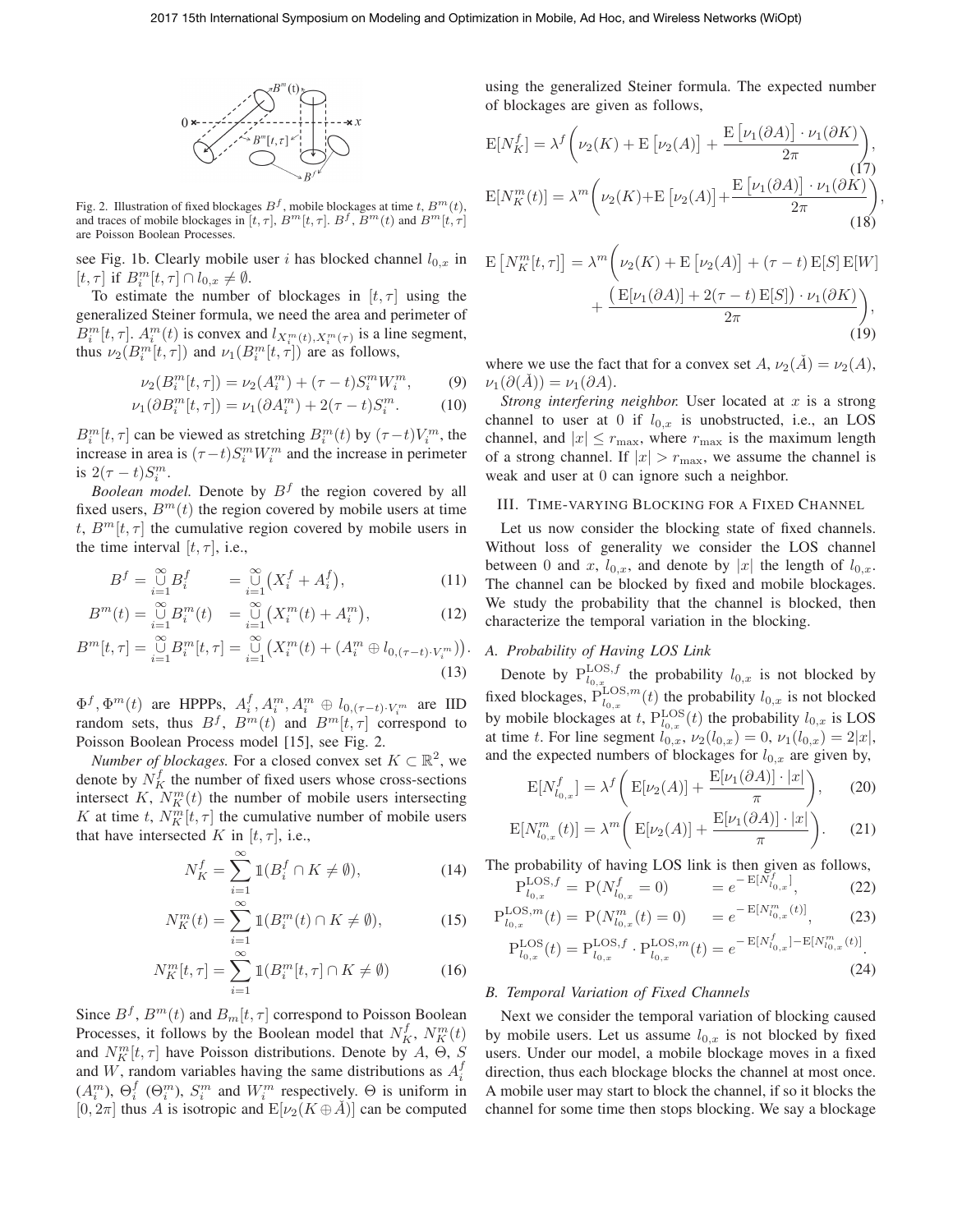arrives at the channel if it begins to block the channel, i.e., the region the blockage intersects the channel. Denote by  $T_i^m(l_{0,x}) \subset \mathbb{R}$  the (bounded) time interval mobile user *i* blocks channel  $l_{0,x}$ , i.e.,

$$
T_i^m(l_{0,x}) = \{ t \in \mathbb{R} \, | B_i^m(t) \cap l_{0,x} \neq \emptyset \}. \tag{25}
$$

If the mobile user ever blocks the channel, i.e.,  $T_i^m(l_{0,x}) \neq$  $\emptyset$ , the mobile blockage *i* arrives at the channel at time  $\min\{t | t \in T_i^m(l_{0,x})\}$  and leaves the channel at time  $\max\{t | t \in T_i^m(l_{0,x})\}$ . The duration of blocking is  $|T_i^m(l_{0,x})|$ .

The following theorem characterizes the temporal variation in blocking for  $l_{0,x}$ .

**Theorem 1.** *Under CVM model, if the LOS channel*  $l_{0,x}$  *is not blocked by fixed users/blockages, the blocking of*  $l_{0,x}$  *is an alternating renewal process. The length of an LOS period,*  $T_{l_{0,x}}^{\text{LOS}}$ , has an exponential distribution with mean

$$
E[T_{l_{0,x}}^{\text{LOS}}] = \frac{1}{\lambda^m E[S] (E[W] + 2|x|/\pi)}.
$$
 (26)

*The length of an NLOS period,*  $T_{l_{0,x}}^{\text{NLOS}}$ , has mean

$$
E[T_{l_{0,x}}^{\text{NLOS}}] = \frac{1 - P_{l_{0,x}}^{\text{LOS},m}(t)}{P_{l_{0,x}}^{\text{LOS},m}(t)} E[T_{l_{0,x}}^{\text{LOS}}],\tag{27}
$$

where  $P_{l_{0,x}}^{\text{LOS},m}(t)$  is given in Eq. 23.

To prove the theorem, we first prove the following lemma characterizing the arrivals of mobile blockages.

**Lemma 1.** For a channel  $l_{0,x}$  subject to CVM blockages, the *arrival of mobile blockages follows a Poisson process with rate*

$$
\lambda_{l_{0,x}}^Q = \lambda^m \mathbf{E}[S](\mathbf{E}[W] + 2|x|/\pi). \tag{28}
$$

*Proof.* Denote by  $N_{l_{0,x}}^{\text{new}}(t, \tau)$  the number of blockages that arrive at  $l_{0,x}$  during  $(t, \tau]$ ,  $\tau \geq t$ . By Proposition 1, the mobile blockages follow an HPPP at time  $t$ . The movements of blockages are independent thus  $N_{l_{0,x}}^{\text{new}}(t, \tau)$  has a Poisson distribution. Based on our definition of  $N_K^m[t, \tau]$ , we have that

$$
N_{l_{0,x}}^{\text{new}}(t,\tau] = N_{l_{0,x}}^m[t,\tau] - N_{l_{0,x}}^m(t),\tag{29}
$$

$$
\mathcal{E}\left[N_{l_{0,x}}^{\text{new}}(t,\tau)\right] = \mathcal{E}\left[N_{l_{0,x}}^m[t,\tau]\right] - \mathcal{E}\left[N_{l_{0,x}}^m(t)\right].\tag{30}
$$

Using Eq. 18 and 19,  $E[N_{l_{0,x}}^{\text{new}}(t, \tau]]$  is given by,

$$
\mathbb{E}\left[N_{l_{0,x}}^{\text{new}}(t,\tau)\right] = \lambda^m \mathbb{E}[S]\left(\mathbb{E}[W] + 2|x|/\pi\right)(\tau - t). \quad (31)
$$

For any time interval  $(t, \tau]$ ,  $N_K^{\text{new}}(t, \tau)$  follows a Poisson distribution with mean proportional to  $\tau - t$ , thus the arrival of blockages follows a Poisson process [14]. We denote by  $\lambda_{l_{0,x}}^Q$ the Poisson arrival rate of mobile blockages on link  $l_{0,x}$ , then we have,  $\lambda_{l_{0,x}}^Q = \lambda^m \, \mathbb{E}[S] \big( \mathbb{E}[W] + 2|x|/\pi \big)$ .

Lemma 1 indicates, as might be expected, that the arrival rate of mobile blockages is proportional to blockage density  $\lambda^m$  and moving speed E[S]. If we ignore the term for blockage width,  $E[W]$ , the arrival rate is also proportional to link length. With Lemma 1, we can prove Theorem 1 as follows.

*Proof of Theorem 1.* We can model the channel as an  $M/GI/\infty$  queue. The fixed channel can be viewed as an infinite server queue while mobile blockages are "jobs" that need service. The time that a blockage blocking the channel is "job" service time. By Lemma 1, mobile blockages follow Poisson arrival, which is memoryless  $(M)$ . Furthermore, the typical time that a mobile user blocks the channel depends on the velocity and cross section of the blockage, thus has a general distribution  $(GI)$ . By the CVM assumption, the movements of users are independent from each other and the time each mobile blockage blocks the channel is independent from others (infinite servers).

The state of the  $M/GI/\infty$  queue captures whether the channel is LOS (on) or blocked NLOS (off), thus blocking can be modeled by an on/off renewal process, where  $T_{l_{0,x}}^{\text{LOS}}$ and  $T_{l_{0,x}}^{\text{NLOS}}$  are IID. In an  $M/GI/\infty$  queue, the time that the queue is empty, which in our case is  $T_{l_{0,x}}^{\text{LOS}}$ , follows an exponential distribution with mean  $1/\lambda_{l_{0,x}}^Q$ , i.e.,

$$
E[T_{l_{0,x}}^{\text{LOS}}] = \frac{1}{\lambda^m E[S] (E[W] + 2|x|/\pi)}.
$$
 (32)

The distribution of the length of busy period,  $T_{l_{0,x}}^{\text{NLOS}}$ , depends largely on the distribution of service time of each user, i.e.,  $|T_i^m(l_{0,x})|$ , and is somewhat complex, see [17]. In CVM, the probability that the channel is not blocked by mobile users,  $\mathrm{P}_{l_{0,x}}^{\mathrm{LOS},m}(t)$ , is given in Eq. 23, thus we can compute  $\mathrm{E}[T_{l_{0,x}}^{\mathrm{NLOS}}]$ without computing the exact distribution of  $|T_i^m(l_{0,x})|$ . For a renewal process, we have the following relationship among  $P_{l_{0,x}}^{\text{LOS},m}(\tilde{t}), E[T_{l_{0,x}}^{\text{LOS}}]$  and  $E[T_{l_{0,x}}^{\text{NLOS}}],$ 

$$
P_{l_{0,x}}^{\text{LOS},m}(t) = \frac{E[T_{l_{0,x}}^{\text{LOS}}]}{E[T_{l_{0,x}}^{\text{LOS}}] + E[T_{l_{0,x}}^{\text{NLOS}}]},
$$
(33)

 $\Box$ 

from which we can derive Eq. 27

The author of [18] shows that as job arrival rate goes to infinity, the busy period of  $M/GI/\infty$  queue is asymptotically exponential with mean equal to expected busy period if the distribution function of service time,  $H$ , satisfies that,

$$
(\log z) \int_{z}^{\infty} \{1 - H(y)\} \mathrm{d}y \to 0,\tag{34}
$$

as  $z \to \infty$ . For our CVM model, we have the following result on the distribution of  $T_{l_{0,x}}^{\text{NLOS}}$ .

**Theorem 2.** In CVM, the distribution of  $T_{l_{0,x}}^{\text{NLOS}}$  approximates *exponential distribution with mean*  $\mathrm{E}[T_{l_{0,x}}^{\mathrm{NLOS}}]$  *as*  $\lambda_{l_{0,x}}^Q \to \infty$ , *i.e,*  $\lambda^m$ ,  $E[S]$ *, and/or*  $|x|$  *goes to infinity.* 

*Proof.*  $S_i^m \geq s_{\min} > 0$ , thus  $|T_i^m(l_{0,x})|$  is upper bounded by  $(|x| + d<sub>A</sub>)/s_{\text{min}}$ , where  $d<sub>A</sub>$  is the diameter of the smallest circle that contains A.  $H(y)=1$  for  $y > (|x|+d<sub>A</sub>)/s<sub>min</sub>$  thus Eq. 34 is satisfied. By Theorem 1 in [18], as  $\lambda_{l_{0,x}}^Q \to \infty$ ,

$$
P\left(T_{l_{0,x}}^{\text{NLOS}} \leq z \mathbb{E}\left[T_{l_{0,x}}^{\text{NLOS}}\right]\right) \to 1 - e^{-z}, z > 0. \tag{35}
$$

The key idea of Theorem 2 is that exponential distribution is a good approximation for the tail distribution of  $T_{l_{0,x}}^{\text{NLOS}}$  if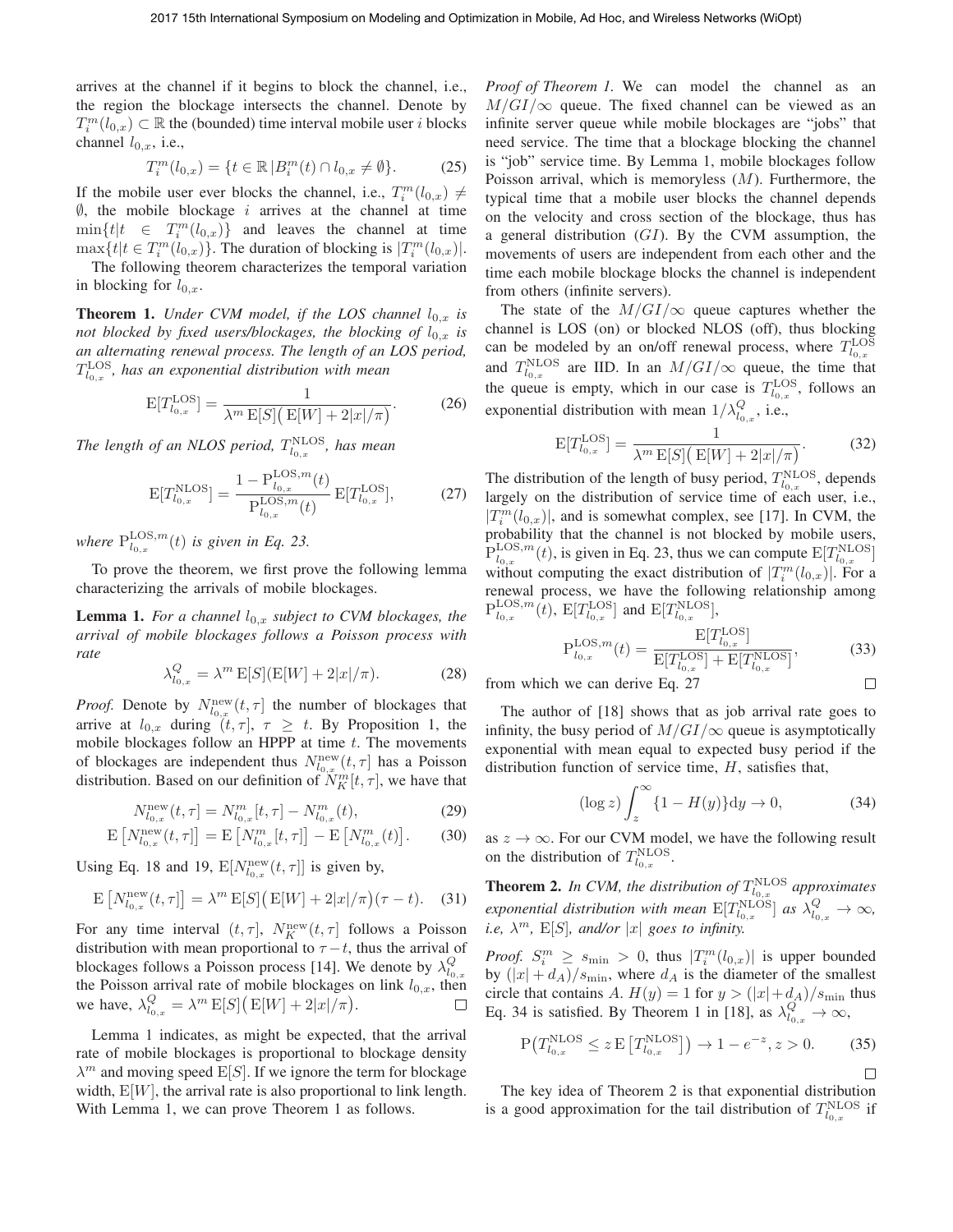

Fig. 3. Two-state continuous time Markov model for temporal variation of link  $l_{0,x}$ , which is not blocked by fixed users.

 $\lambda_{l_{0,x}}^Q$  is large. By Lemma 1,  $\lambda_{l_{0,x}}^Q$  is large if user density is high, user speed is large and/or channel is long. There are potential problems with approximating the distribution of  $T_{l_{0,x}}^{\text{NLOS}}$  with an exponential distribution. If  $\lambda_{l_{0,x}}^Q$  is small, the exponential distribution may not fit  $T_{l_{0,x}}^{\text{NLOS}}$  well. The probability that the channel is blocked by more than one blockage is small and the distribution of  $T_{l_{0,x}}^{\text{NLOS}}$  is close to the conditional distribution of  $|T_i^m(l_{0,x})|$  given  $|T_i^m(l_{0,x})| > 0$ . If  $\lambda_{l_{0,x}}^Q$  is large, the assumption that user movements are independent and users can overlap may not be accurate.

If, for tractability, we approximate the distribution of  $T_{l_{0,x}}^{\text{NLOS}}$ with an exponential distribution with mean  $E[T_{l_{0,x}}^{NLOS}]$ , then the blocking of the channel becomes a renewal process with  $T_{l_{0,x}}^{\text{LOS}}$  and  $T_{l_{0,x}}^{\text{NLOS}}$  having exponential distributions, which can be modeled by a two-state continuous time Markov model [10], see Fig 3. The rate that the channel changes from LOS to NLOS is  $\lambda_{l_{0,x}}^Q$ , while the rate channel changes from NLOS to LOS  $\mu_{l_{0,x}}^Q$  is,

$$
\mu_{l_{0,x}}^Q = \mathbb{E}[T_{l_{0,x}}^{\text{NLOS}}]^{-1}.
$$
 (36)

# IV. RATE OF CHANGE FOR STRONG LOS NEIGHBORS SEEN BY TYPICAL RECEIVER

In this section we study how the aggregate rate at which blocked/weak LOS neighbors change into strong LOS neighbors as seen by a typical fixed "reference" user. In principle, when a user becomes a strong LOS neighbor, the reference user needs to make channel measurements and initiate keeping track of that user. Thus the overall rate of change is a reasonable proxy for signaling overheads and the stability of the links the reference user sees.

We define the rate of change as seen by a reference user located at 0 at time t as follows. Denote by  $N_0^{\text{change}}[t, \tau]$  the number of users that became strong LOS neighbors of the reference user at 0 during  $[t, \tau]$ , given the fixed users  $\tilde{\Phi}^f$  and mobile users  $\tilde{\Phi}^m$ . The mean rate of change as seen by the reference user,  $f<sup>total</sup>$ , is defined by

$$
f^{\text{total}} = \lim_{\tau \to t^{+}} \frac{\mathbf{E}_{\tilde{\Phi}^{f}, \tilde{\Phi}^{m}} \left[ N_{0}^{\text{change}}[t, \tau] \right]}{\tau - t}.
$$
 (37)

Based on our CVM model,  $f<sup>total</sup>$  is invariant to t and can be characterized as follows.

Theorem 3. *Under CVM model, the rate of change for strong* LOS neighbors seen by a typical fixed user, f<sup>total</sup>, is given by

$$
ftotal = frange + ffixed + fmobile,
$$
 (38)

*where*  $f^{\text{range}}$  *is the rate at which mobile users enter*  $b(0, r_{\text{max}})$ *, circle centered at* 0 *with radius* rmax*, and have LOS channels, i.e, are not blocked,* ffixed *is the rate of change associated*

*with temporal variations in channels to other fixed users in*  $b(0, r_{\text{max}})$ *, and*  $f^{\text{mobile}}$  *is the rate of change associated temporal variations in channels to mobile users in*  $b(0, r_{max})$ . *These three contributions are characterized as follows:*

$$
frange = 2\lambdam rmax \mathcal{E}[S] \mathcal{P}_{l_{0,(0,r_{\text{max}})}}^{\text{LOS}},
$$
\n(39)

$$
f^{\text{fixed}} = \lambda^f \int\limits_{b(0,r_{\text{max}})} P_{l_{0,x}}^{\text{LOS}} \lambda_{l_{0,x}}^Q dx,
$$
 (40)

$$
f^{\text{mobile}} = \lambda^m \int\limits_{b(0,r_{\text{max}})} \int\limits_{\theta} \int\limits_{s} (\delta^{\text{LOS}}_{(x,\theta,s)} + P^{\text{LOS}}_{l_{0,x}} \cdot (\lambda^{Q,f}_{(x,\theta,s)} + \lambda^{Q,m}_{(x,\theta,s)})) P_m(ds, d\theta) dx,
$$
\n(41)

*where*  $P_m(S, \Theta)$  *is the probability measure of* S and  $\Theta$ ,  $\delta_{(x, \theta, s)}^{\text{LOS}}$ *is the rate that*  $P_{l_{0,x}}^{LOS}$  *changes due to movement,*  $\lambda_{(x,\theta,s)}^{Q,f}$  *and*  $\lambda_{(x,\theta,s)}^{Q,m}$  are the expected rate over  $\tilde{\Phi}^f$  and  $\tilde{\Phi}^m$ , that the *channel between the reference fixed user at* 0 *and a mobile user at location* x *with orientation*  $\theta$  *and speed s, i.e.,*  $(x, \theta, s)$ *, sees new blockages as a result of other fixed users and mobile users respectively.*

$$
\delta_{(x,\theta,s)}^{\text{LOS}} = -(\lambda^f + \lambda^m) \cdot s \cdot \cos(\omega) \frac{\text{E}[\nu_1(\partial A)]}{\pi},\tag{42}
$$

$$
\lambda_{(x,\theta,s)}^{Q,f} = \lambda^f s \bigg( \frac{|x| \cdot |\sin(\omega)|}{2} + \frac{\mathcal{E}[\nu_1(\partial A)]}{\pi} \big( 1 + \cos(\omega) \big) \bigg),\tag{43}
$$

$$
\lambda_{(x,\theta,s)}^{Q,m} \approx \lim_{\tau \to t^+} \frac{\lambda^m \, \mathcal{E}_{A,V} \left[ \nu_2 \big( \check{A} \oplus M_{(x,v,V,\tau-t)} \big) \right]}{\tau - t} . \tag{44}
$$

ω *is the angle between* v *and vector from* 0 *to* x*, see Fig. 4a,*  $M_{(x_0, v_0, v, \tau - t)} = l_{0,x_0} ∪ (−(τ − t) · v + l_{0,x_0+(τ − t) · v_0}),$  see *Fig. 4b.*



Fig. 4. (a) Movement of user at x with velocity v in $[t, \tau]$ .  $\omega$  is the angle between v and vector 0 to x. (b) Illustration of  $M_{(x_0,v_0,v,\tau-t)}$ .

The detailed proof is omitted due to space limits. Theorem 3 can also be extended for the rate of change seen by mobile users. If self blockage is considered, the rate of change becomes  $p_{\text{facing}} f^{\text{total}}$ , where  $p_{\text{facing}}$  is the probability that the channel between two users is not self blocked given that users are facing random directions. Actually  $f<sup>range</sup>$  is not proportional to  $p_{\text{facing}}$ , but it is small compared to  $f^{\text{change}}$ , see Section VI.

# V. IMPACT ON MAC IN MMWAVE NETWORKS

In this section, we analyze the impact of temporal variation caused by mobility on MAC scheduler in mmWave wearable networks. In particular, we focus on a simple clustering based MAC design [5][6]. Fixed users form clusters with close by neighbors while mobile users work independently and do not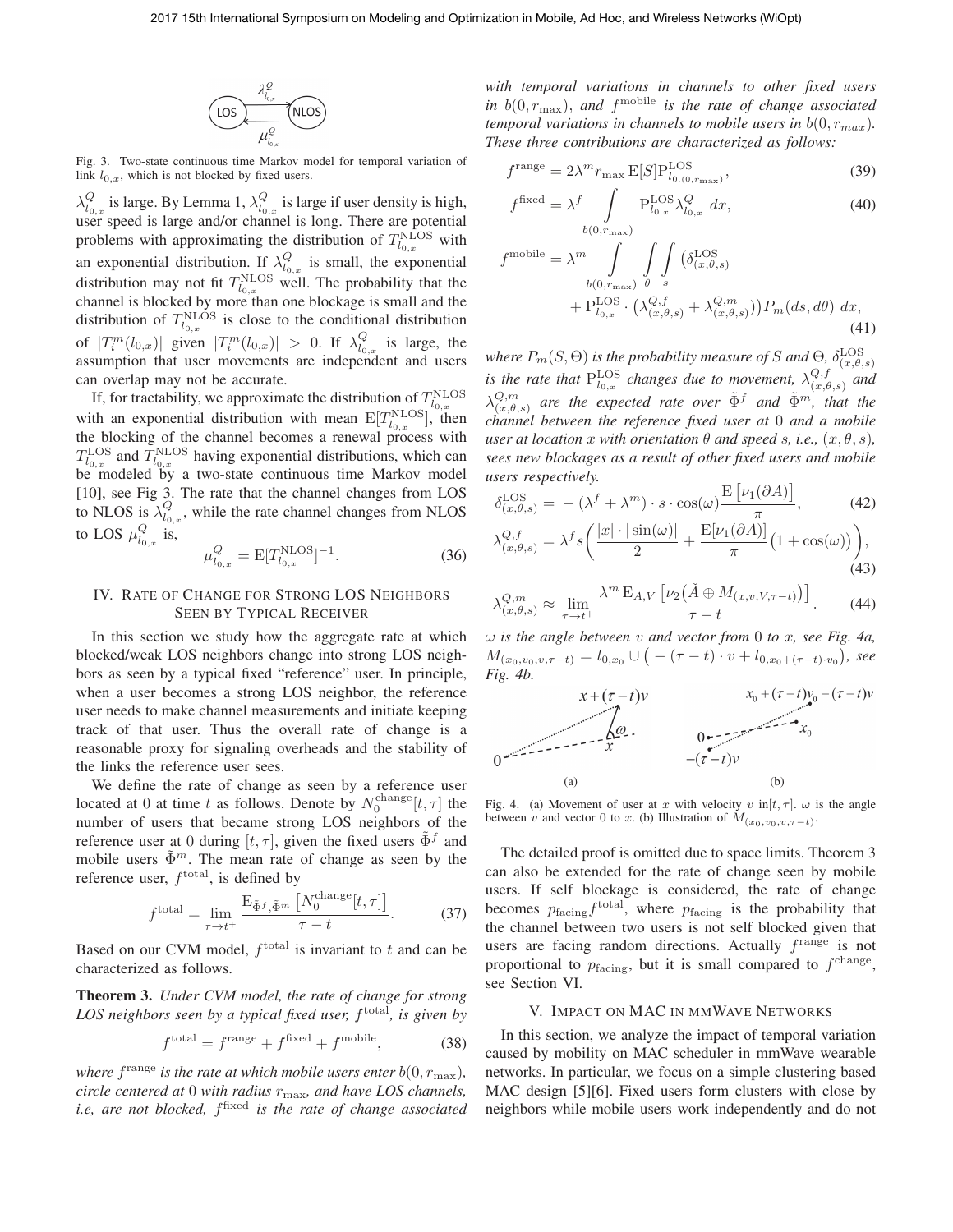cooperate with each other. In each cluster, a user is selected as cluster head, which synchronizes cluster members, schedules signaling transmissions and coordinates data transmissions. Such a MAC involves formation and maintenance of clusters, and we study how user mobility would impact the overhead and performance of these two procedures.

We consider two scenarios, 1) a fixed user joins a network and connects to the closest strong LOS cluster head it finds within a probing interval, and 2) a user performs re-clustering after losing the strong LOS channel to cluster head for a given period time. The distribution of users is the same as described in Section II. Let us denote by  $M$  the average number of users in a cluster, and assume that each fixed user has a probability of  $1/M$  to be a cluster head. As a simple model, we assume the locations of cluster heads follow an HPPP with density  $\lambda^{f}/M$ . We assume the state of channels are independent, and we use the two-state Markov model developed earlier to model the impact of dynamic blocking.

*Joining Network.* A randomly located fixed user joins the network at time 0. It scans the channel for some time  $t_{\text{probe}}$ and connects to the closest cluster head that it has strong LOS channel to during  $[0, t_{\text{probe}}]$ . We want to study the probability that the user finds at least one cluster head in  $[0, t_{\text{probe}}]$  and the distribution of the distance to the cluster head it connects to. Use the location of the fixed user as the reference point 0, and denote by  $P_{l_{0,x}}^{\text{LOS}}[0, t_{\text{probe}}]$  the probability that  $l_{0,x}$  has ever been LOS in  $[0, t_{\text{probe}}]$ , then we have

$$
P_{l_{0,x}}^{LOS}[0, t_{\text{probe}}] = P_{l_{0,x}}^{LOS, f} \cdot (1 - (1 - P_{l_{0,x}}^{LOS, m}(0)) \cdot e^{-\mu_{l_{0,x}}^Q \cdot t_{\text{probe}}}),
$$
\n(45)

where  $e^{-\mu_{l_{0,x}}^Q \cdot t_{\text{probe}}}$  is the probability the channel is kept blocked by mobile users in  $[0, t_{\text{probe}}]$ . Denote by  $N_{b(0,r)}^{\rm CH}(t_{\rm probe})$  the number of cluster heads which are located in  $b(0, r)$  and have an LOS channel to the new user in [0,  $t_{\text{probe}}$ ]. Channels are independent thus  $N_{b(0,r)}^{\text{CH}}(t_{\text{probe}})$  has a Poisson distribution with mean

$$
\mathcal{E}\left[N_{b(0,r)}^{\text{CH}}(t_{\text{probe}})\right] = \frac{\lambda^f}{M} \int_{b(0,r)} \mathcal{P}_{l_{0,x}}^{\text{LOS}}[0, t_{\text{probe}}] dx. \tag{46}
$$

Denote by  $D_{\text{CH}}$  the distance to the closest cluster head that user finds in [0,  $t_{\text{probe}}$ ], and  $G_{D_{\text{CH}}}(\cdot)$  the cumulative density function (CDF) of  $D_{\text{CH}}$ .  $N_{b(0,r)}^{\text{CH}}(t_{\text{probe}})$  has a Poisson distribution thus

$$
G_{D_{\text{CH}}}(r) = \text{P}\left(N_{b(0,r)}^{\text{CH}}(t_{\text{probe}}) \ge 0\right) = 1 - e^{-\mathcal{E}[N_{b(0,r)}^{\text{CH}}(t_{\text{probe}})]}.
$$
\n(47)

The probability that the new user has found a cluster head in  $[0, t_{\text{probe}}]$ ,  $P_{\text{connect}}(t_{\text{probe}})$ , is  $G_{D_{\text{CH}}}(r_{\text{max}})$ .

*Re-clustering.* We assume a user performs re-clustering if its channel to the cluster head is blocked for  $t_{\text{out}}$ . Assume the reference fixed user is located at 0, with the cluster head located at x.  $l_{0,x}$  is LOS at time 0. Denote by  $T_{l_{0,x}}^{\text{recluster}}$  the time before the user re-clusters. In Theorem 1 we have shown that the blocking of the channel is an alternating renewal process, thus re-clustering is performed if  $T_{l_{0,x}}^{\text{NLOS}} \geq t_{\text{out}}$ .

Denote by  $\overline{G}_{T_{l_{0,x}}^{\text{NLOS}}}(t)$  the complementary CDF of  $T_{l_{0,x}}^{\text{NLOS}},$ which is approximated by that of an exponential distribution

with mean  $E[T_{l_{0,x}}^{\text{NLOS}}]$ , see Eq. 27. The number of LOS periods before re-clustering is  $1/\overline{G}_{T_{t_{0,x}}^{\text{NLOS}}}(t_{\text{out}})$ , and the number of NLOS periods, excluding the NLOS period when re-clustering is performed, is  $1/\overline{G}_{T_{t_0}^{NLOS}}(t_{\text{out}}) - 1$ . The time with LOS channel before re-clustering is

$$
\overline{G}_{T^{\text{NLOS}}_{l_{0,x}}}(t_{\text{out}})^{-1} \cdot \mathbf{E}\left[T^{\text{LOS}}_{l_{0,x}}\right],
$$

and the time spent with no LOS connection to cluster head is

$$
t_{\text{out}} + \left(\overline{G}_{T_{l_{0,x}}^{\text{NLOS}}}(t_{\text{out}})^{-1} - 1\right) \cdot \mathbb{E}\left[T_{l_{0,x}}^{\text{NLOS}}\middle| T_{l_{0,x}}^{\text{NLOS}} < t_{\text{out}}\right].
$$

# VI. NUMERICAL RESULTS AND DESIGN OF MAC

In this section we evaluate the accuracy of our analysis and discuss the impact of mobile blockages on MAC design using numerical results. Users are assumed to have the same crosssections, i.e.,  $0.45m \times 0.25m$  rectangles, with their facing directions perpendicular to the long side of the rectangle. User movements follow our CVM assumptions, the speed is  $1 \, m/s$ and  $r_{\text{max}}$  is 10 m.

Fig. 5 exhibits the CDF of  $T_{l_{0,x}}^{\text{LOS}}$  and  $T_{l_{0,x}}^{\text{NLOS}}$  for  $\lambda^m =$  $0.5/m^2$ . For  $T_{l_{0,x}}^{\text{LOS}}$  our analysis is an exact match of simulation results. For  $T_{l_{0,x}}^{\text{NNLOS}}$  we can see that approximation using the two-state Markov model gives a good estimate for the distribution for large  $t$ , but not accurate for small  $t$ .



Fig. 5. CDF of  $T_{l_{0,x}}^{\text{LOS}}$  and  $T_{l_{0,x}}^{\text{NLOS}}$ , given  $l_{0,x}$  is not blocked by fixed users.

Fig. 6 exhibits the rate of change as seen by a typical fixed user characterized in Theorem 3. In Fig. 6a,  $\lambda^f$  is the same as  $\lambda^m$ . In Fig. 6b,  $\lambda^f + \lambda^m = 1$  user per  $m^2$  while the proportion of mobile users,  $\rho^m = \lambda^m/(\lambda^m + \lambda^f)$ , changes. Comparing the analysis to the simulations shows that the analysis is a good match. From Fig. 6a we can see that as user density increases, the rate of change first increases due to increased mobility, then saturates and even begins decreasing. The reason is that in highly dense scenarios, most neighbors are blocked thus their impact on variability of the interference environment becomes limited. Also the rate of change contributed by mobile users is higher than that from fixed users. In Fig. 6b the rate of change increases almost linearly with the proportion of mobile users,  $\rho^m$ . The takeaway is that for dense environments, the channels may be poor due to blockage, but the overheads associated with tracking users may be limited at high densities. However, the overheads would increase with the proportion of mobile users. The design insight here is that fixed users may track other users when the proportion of mobile users is low. When the environment is highly mobile, i.e., with high proportion of